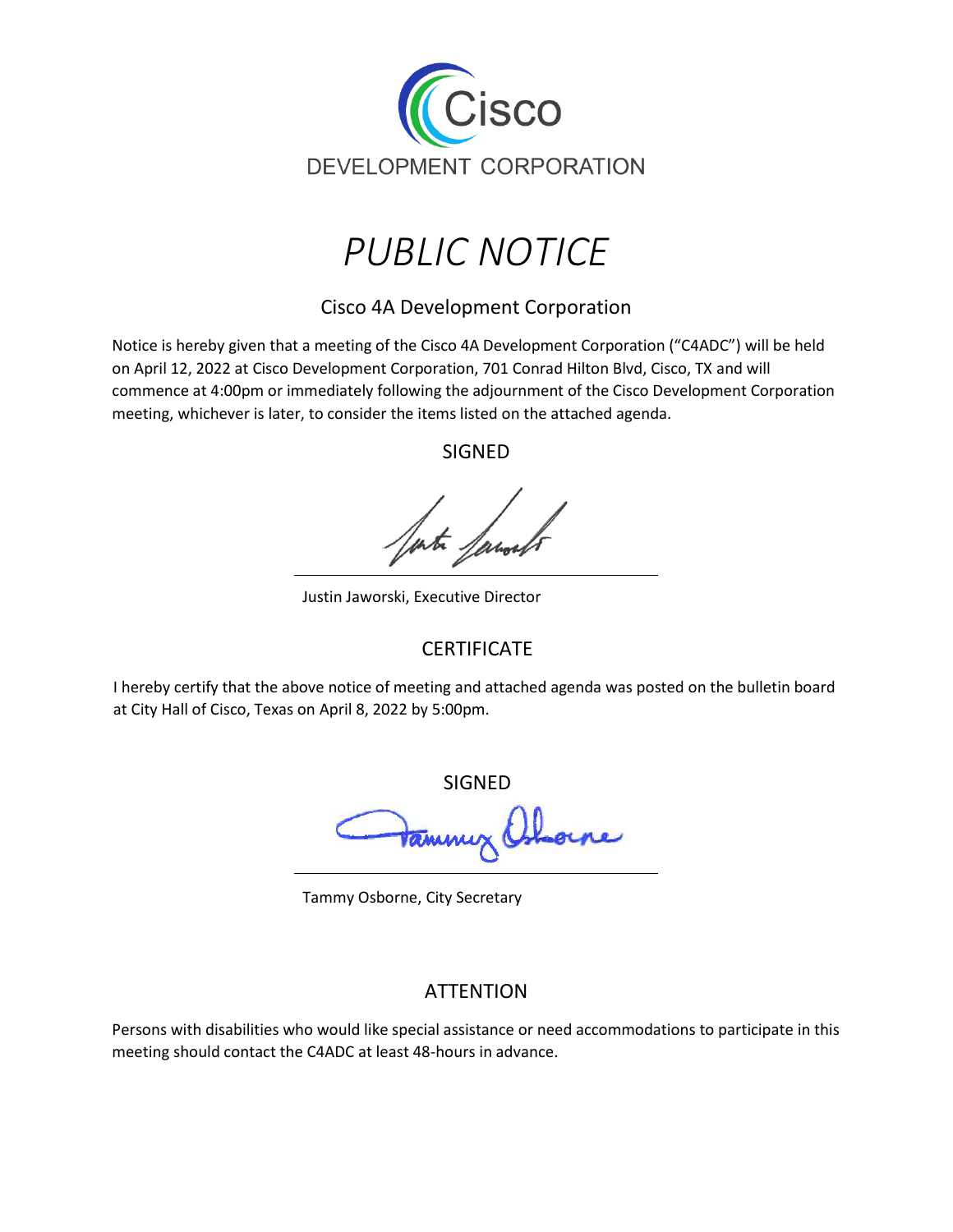

## *Meeting Agenda*

April 12, 2022 commencing at 4:00pm or immediately following the adjournment of the Cisco Development Corporation meeting, whichever is later

Cisco 4A Development Corporation, 701 Conrad Hilton Blvd, Cisco, Texas 76437

- 1. Call the meeting to order
- 2. Approval of minutes from March 8, 2022 Board meeting
- 3. Hear and discuss financial report for March 2022
- 4. Hear and discuss report regarding Project ACT
- 5. Hear and discuss report regarding Project Nicholas
- 6. Executive Session:
	- a. 551.072 (deliberations about real property)
		- i. Discussion regarding sale or lease of Hangar 1 at the Cisco Municipal Airport
- 7. Adjournment

The Board reserves the right to enter into executive session concerning any of the items listed on this agenda pursuant to 551.071 Consultation with Attorney, 551.072 Real Property, 551.073 Prospective Gift, 551.074 Personal Matters, 551.076 Security Personnel or Devices, 551.087 Economic Development Negotiations.